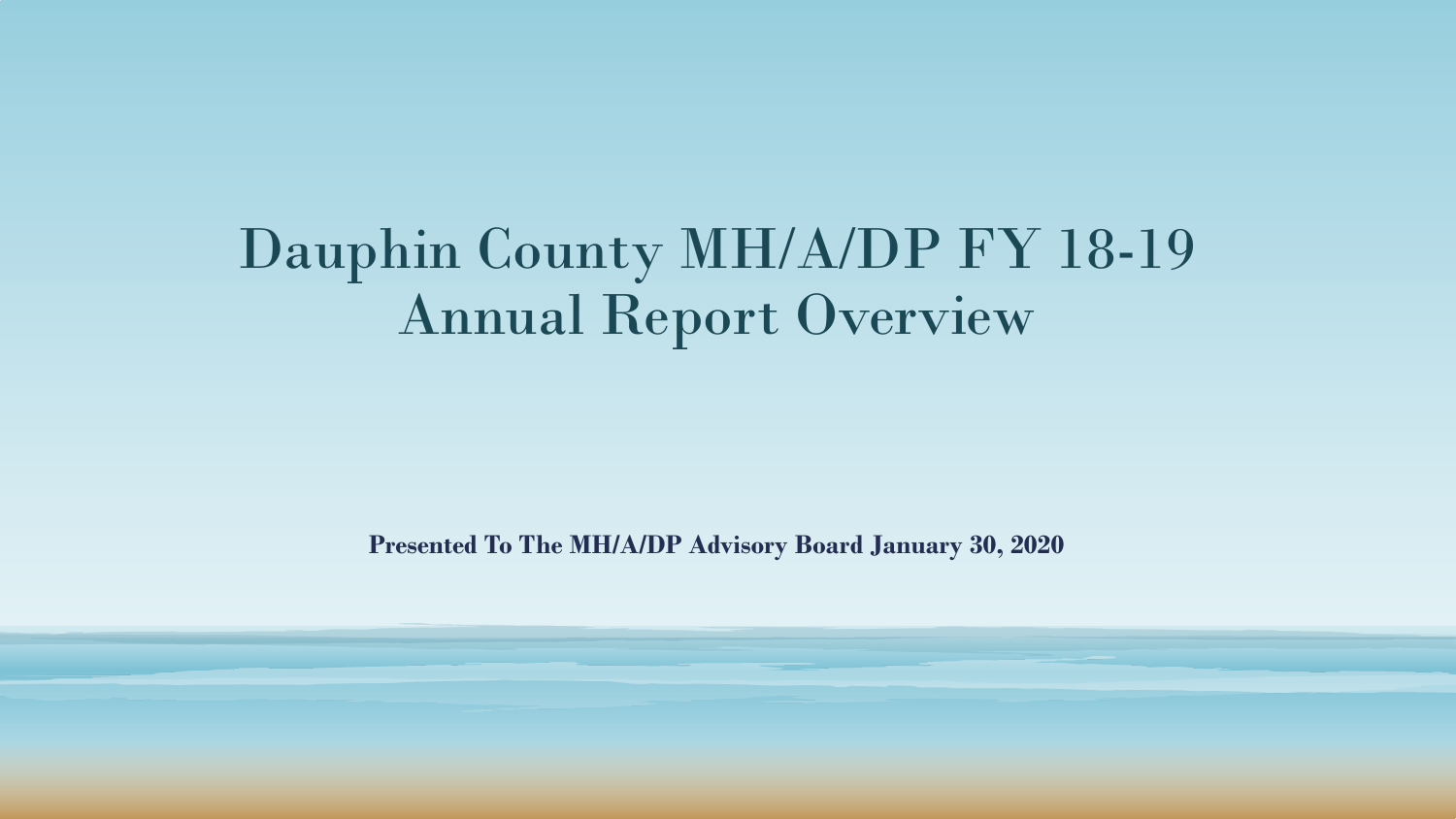### Topics

- Mission, Vision
- Executive Summary
- Funding
- Autism/Developmental Programs
- Early Intervention Program
- Mental Health Program
- Crisis Intervention Program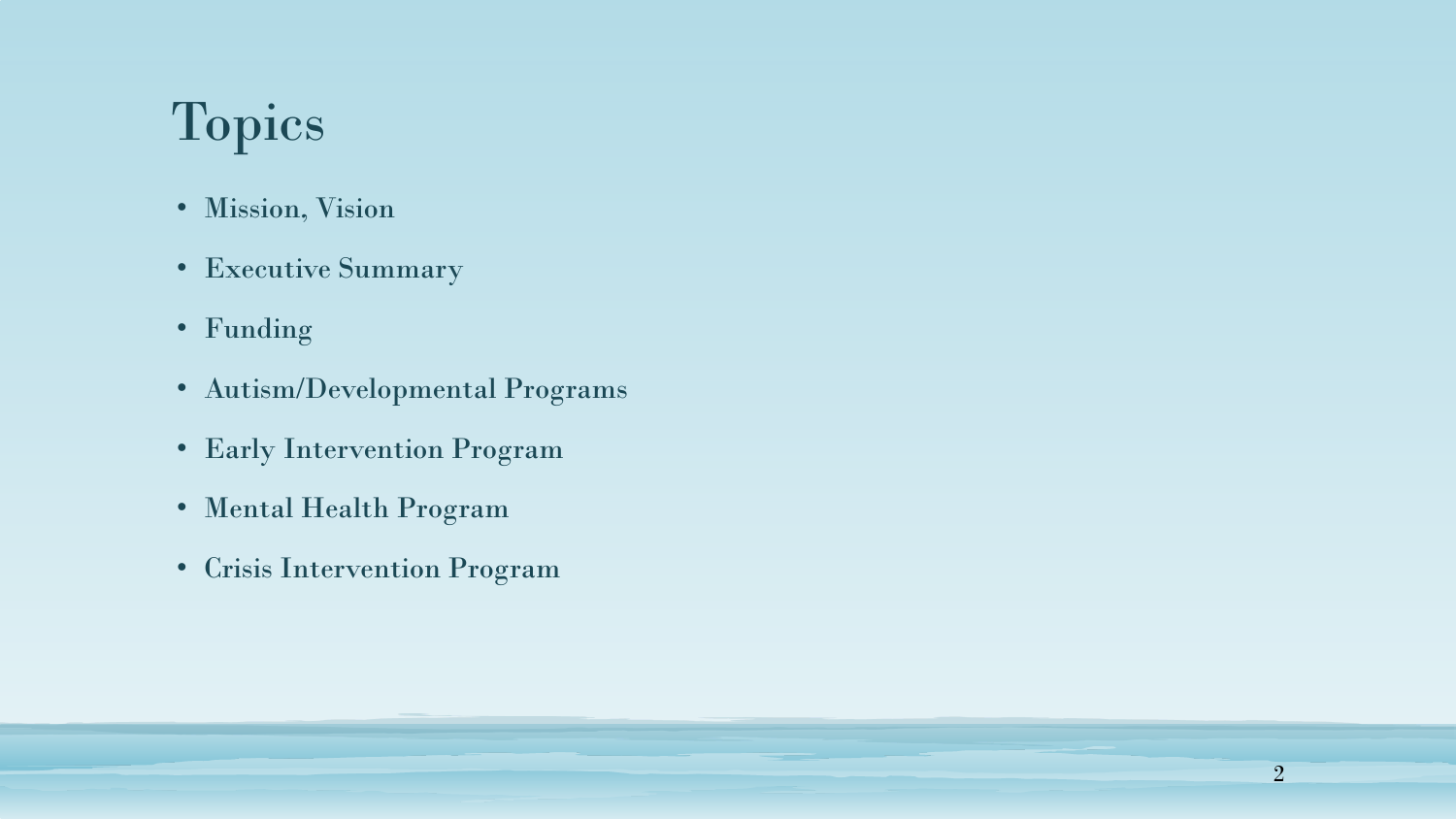# Dauphin County MH/A/DP Mission and Vision

(Adopted by the MH/A/DP Advisory Board 3/31/11)

#### **Mission**

The Dauphin County MH/ID Program provides funding and administrative oversight for services in our community that support people and their families living with developmental delays, mental illness, and intellectual disabilities. Our mission is to assure that these services are of the highest quality possible, are cost-effective, and are readily available to all who need them. We promote family-centered services in our early intervention program, recovery and resiliency in our mental health program, and self-determination in our intellectual disabilities program.

#### **Vision**

Every person and family that we serve will have a network of family, friends, advocates, and supportive services to provide assistance in living a full and productive life in our community.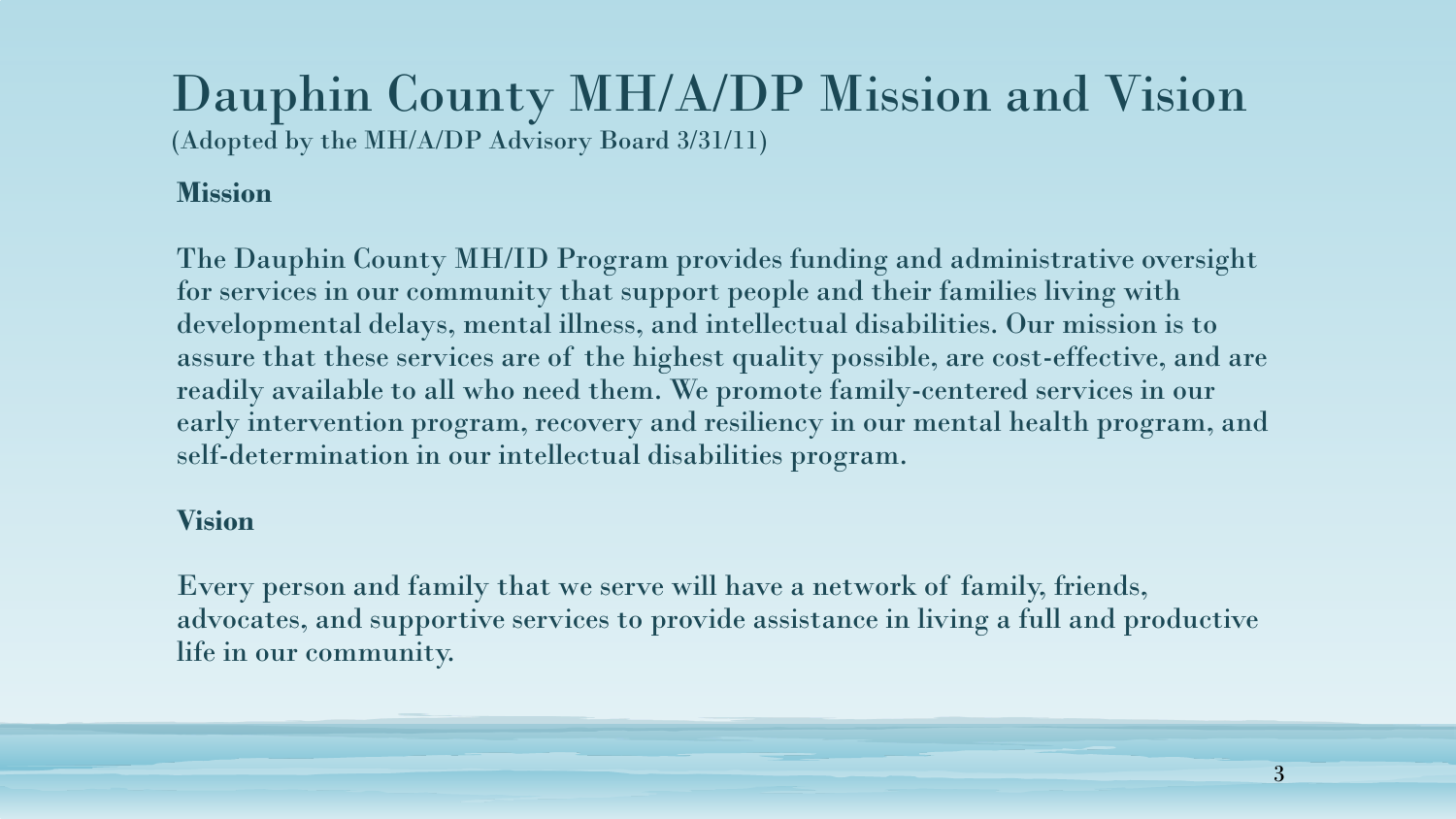#### Executive Summary

- The MH/A/DP continues to focus on services most vital to the individuals we serve to assure opportunities for independence and successful community living.
- A/DP staff focused on improving internal operations to maximize the use of our ID base funding, and continuing efforts to promote employment and independent living. And staff focused the expansion of the Community Living Waiver.
- EI staff continued to build provider capacity to address growing caseloads in the EI system. Our EI program also participated in a grant funded initiative aimed at improving school readiness.
- MH staff focused on improving HealthChoices provider capacity and working with PerformCare to increase quality and monitoring the implementation of value-based purchasing. And MH staff focused on improving residential services.
- The Crisis program provided significantly more services and consumer dispositions than in any prior year.
- MH/A/DP staff values our partnership with consumers, families, providers, and community agencies, and we remain committed to assuring that quality services are available to individuals and families who need them. We appreciate the support of the MH/A/DP Advisory Board, and the Dauphin County Board of Commissioners in meeting the challenges to serve residents of Dauphin County living with mental illness, intellectual disabilities, and developmental delays.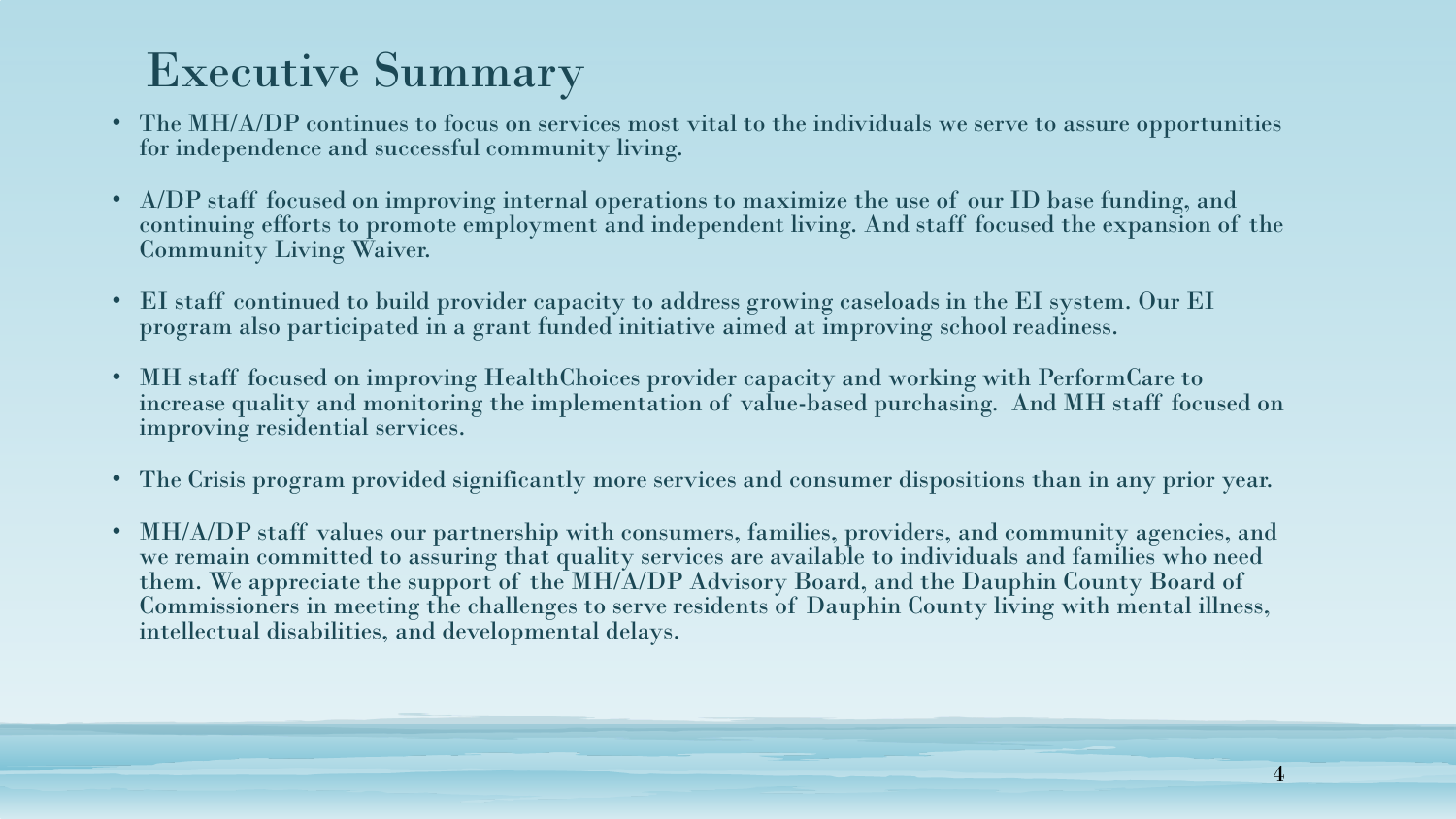#### Program Expenditures and Persons Served Data

| <b>PROGRAM</b>                   | <b>EXPENDITURES</b><br><b>FY 16-17</b> |                                                    | <b>EXPENDITURES</b><br><b>FY 17-18</b> |                                                    | <b>EXPENDITURES</b><br><b>FY 18-19</b>             | % CHANGE                                           |
|----------------------------------|----------------------------------------|----------------------------------------------------|----------------------------------------|----------------------------------------------------|----------------------------------------------------|----------------------------------------------------|
| <b>MH</b>                        | \$18,091,599.0                         |                                                    | \$17,632,106.0                         |                                                    | \$18,432,958                                       | 4.54%                                              |
| ID/A                             | \$3,376,918.0                          |                                                    | \$3,389,220.0                          |                                                    | \$3,247,535                                        | $-4.18%$                                           |
| EI                               | \$2,062,743.0                          |                                                    | \$2,319,549.0                          |                                                    | \$2,517,128                                        | 8.52%                                              |
| <b>County Match</b>              | \$871,106.0                            |                                                    | \$934,629.0                            |                                                    | \$980,947                                          | $4.96\%$                                           |
| <b>Grants/Other</b>              | \$956,479.0                            |                                                    | \$1,202,695.0                          |                                                    | \$1,275,217                                        | $6.03\%$                                           |
| <b>Total</b>                     | \$25,358,845.0                         |                                                    | \$25,478,199.0                         |                                                    | \$26,453,785                                       | 3.83%                                              |
| <b>PROGRAM AREA</b>              |                                        | <b>PERSONS</b><br><b>SERVED</b><br><b>FY 15-16</b> |                                        | <b>PERSONS</b><br><b>SERVED</b><br><b>FY 16-17</b> | <b>PERSONS</b><br><b>SERVED</b><br><b>FY 17-18</b> | <b>PERSONS</b><br><b>SERVED</b><br><b>FY 18-19</b> |
| <b>Mental Health</b>             |                                        | 4,208                                              |                                        | 3,958                                              | 3,041                                              | 2,779                                              |
| <b>Intellectual Disabilities</b> |                                        | 1,132                                              |                                        | 995                                                | 1,236                                              | 1,334                                              |
| <b>Early Intervention</b>        |                                        | 826                                                |                                        | 897                                                | 942                                                | 1,086                                              |
| <b>Crisis Intervention</b>       |                                        | 3,230                                              |                                        | 3,346                                              | 3,292                                              | 4,136                                              |
| <b>Total</b>                     |                                        | 9,396                                              |                                        | 9,196                                              | 8,511                                              | 9,335                                              |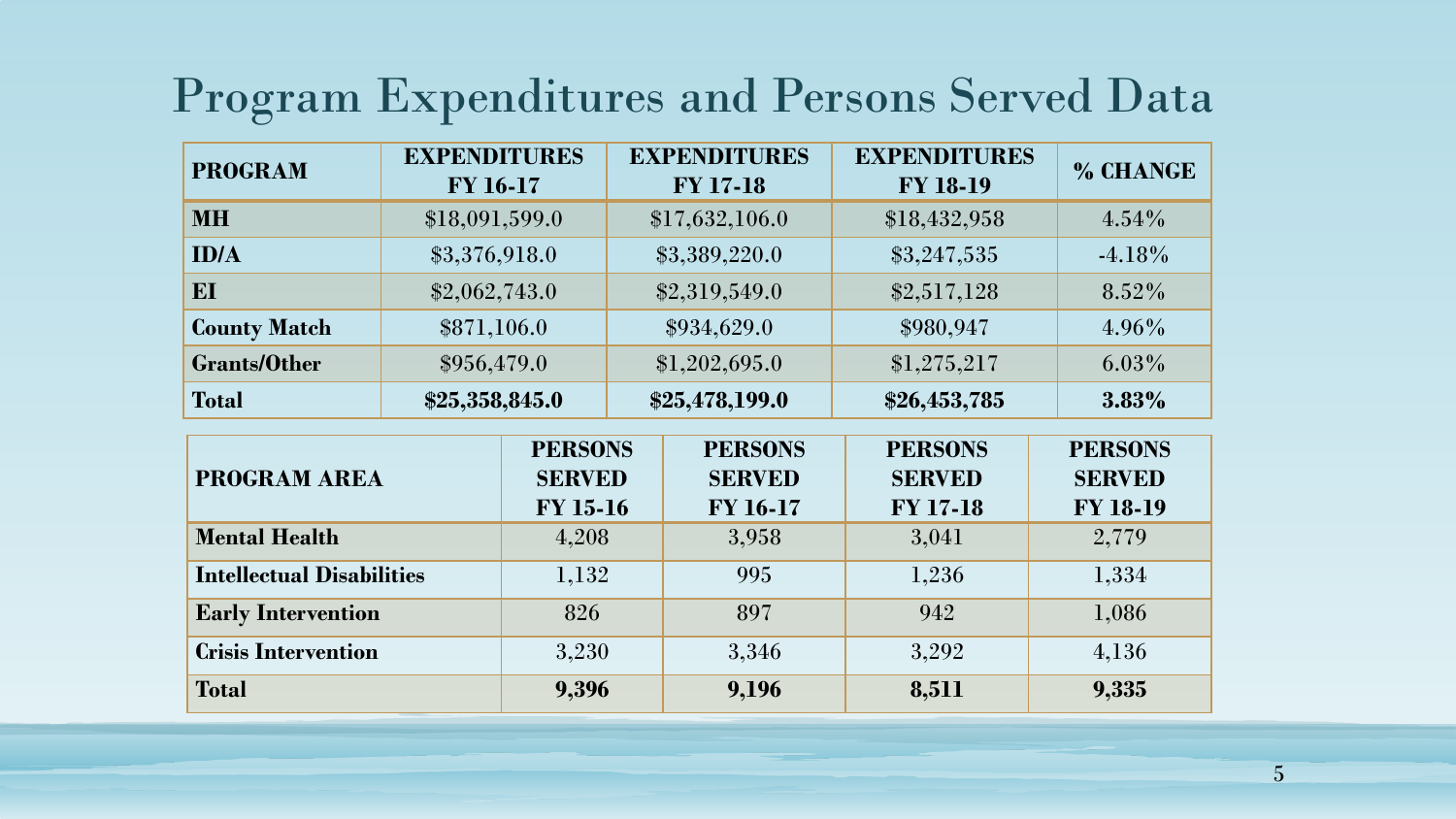#### Autism/Developmental Programs

- Most individuals in Dauphin County are supported by their families and other natural supporters. Our system continues to explore how to best meet the needs of families. Dauphin County remains engaged in The Community of Practice – Supporting Families throughout the Lifespan.
- A/DP staff worked with providers to expand Supported Living services in Dauphin County. There are now two providers who offer this service in Dauphin. Dauphin County currently supports 11 people in supported living since it began  $1/1/2018$ .
- Dauphin County volunteers to be a lead for ODP's New Provider Orientation Training. The training is a comprehensive overview of the expectations that ODP requires from providers. Some of the topics are Everyday Lives, staff training requirements, incident reporting, ISP development, service definition and Promise Billing. Our participation allows Dauphin County to assure that we are informing all new providers what it means to be a provider of high-quality service to all our consumers.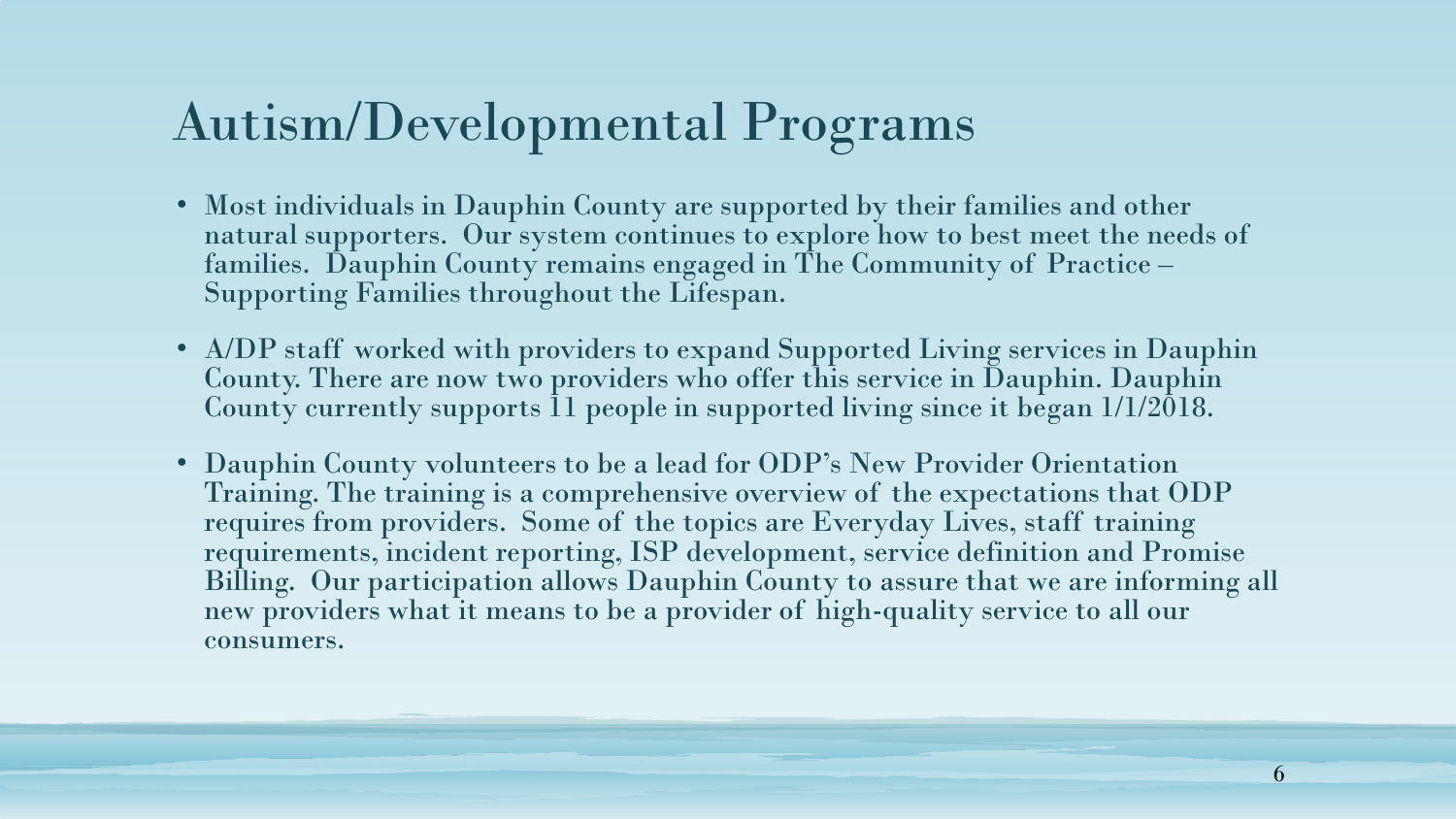

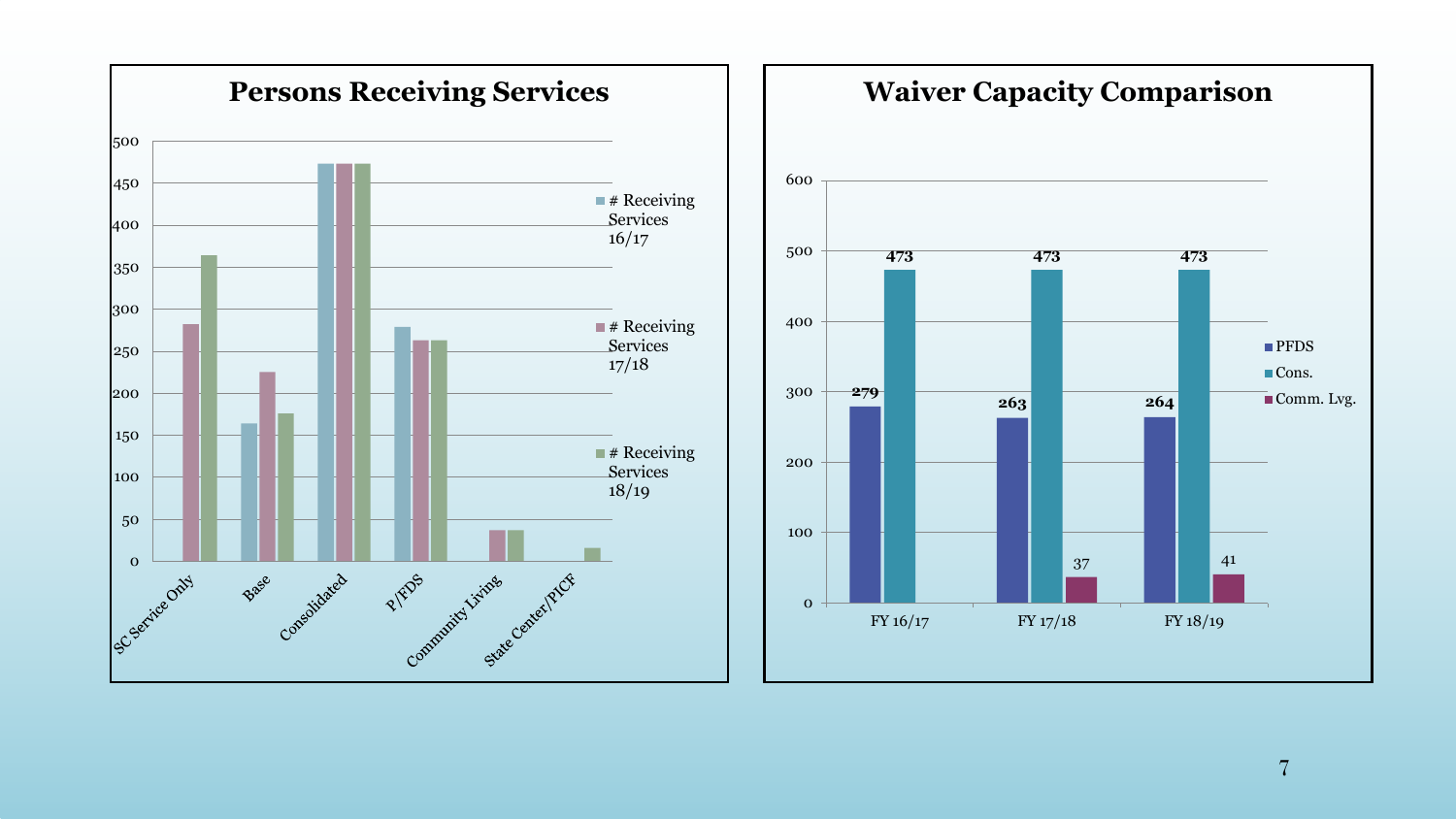#### A/DP Promotes Independence

- Three hundred and forty-two (342) individuals are receiving residential services in Dauphin County. Fewer individuals are requesting residential services and more individuals living in licensed group homes are moving to settings which allow them more independence while still accessing the support they need.
- Dauphin County continues to promote Employment First. Work is an important part of being part of your community and gives opportunity to live how you want to live. In June of 2019 Dauphin County had forty-four (44) individuals seeking employment and one hundred and forty-seven (147) individuals are receiving supported employment services in Dauphin County.

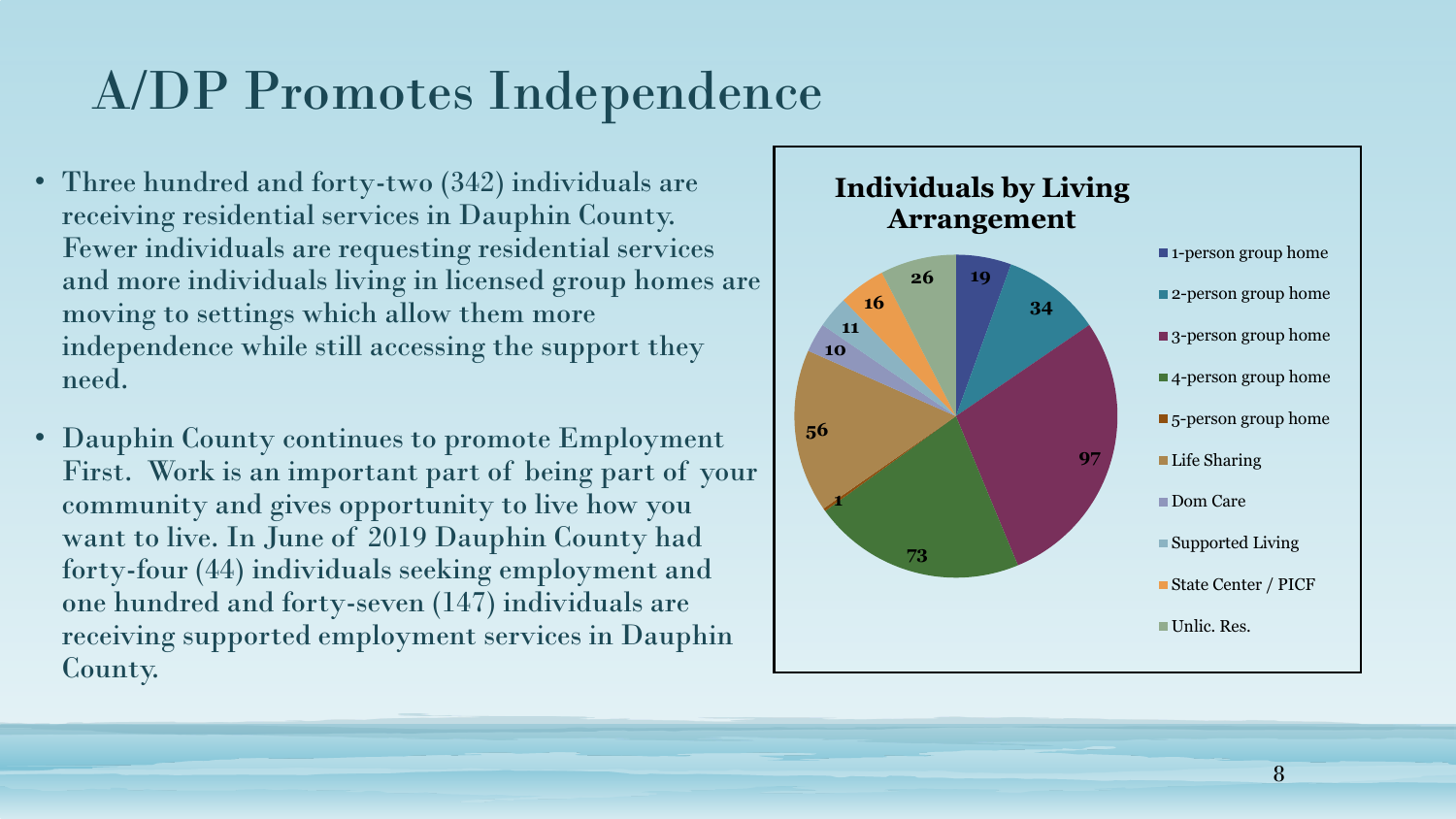## Early Intervention Program

Dauphin County continues to see an increase in the number of children referred and served in the EI Program, continuing a multiyear upward trend. 1213 children were referred and/or rereferred to EI. The number of active children in the program in FY 18-19 was 1,086



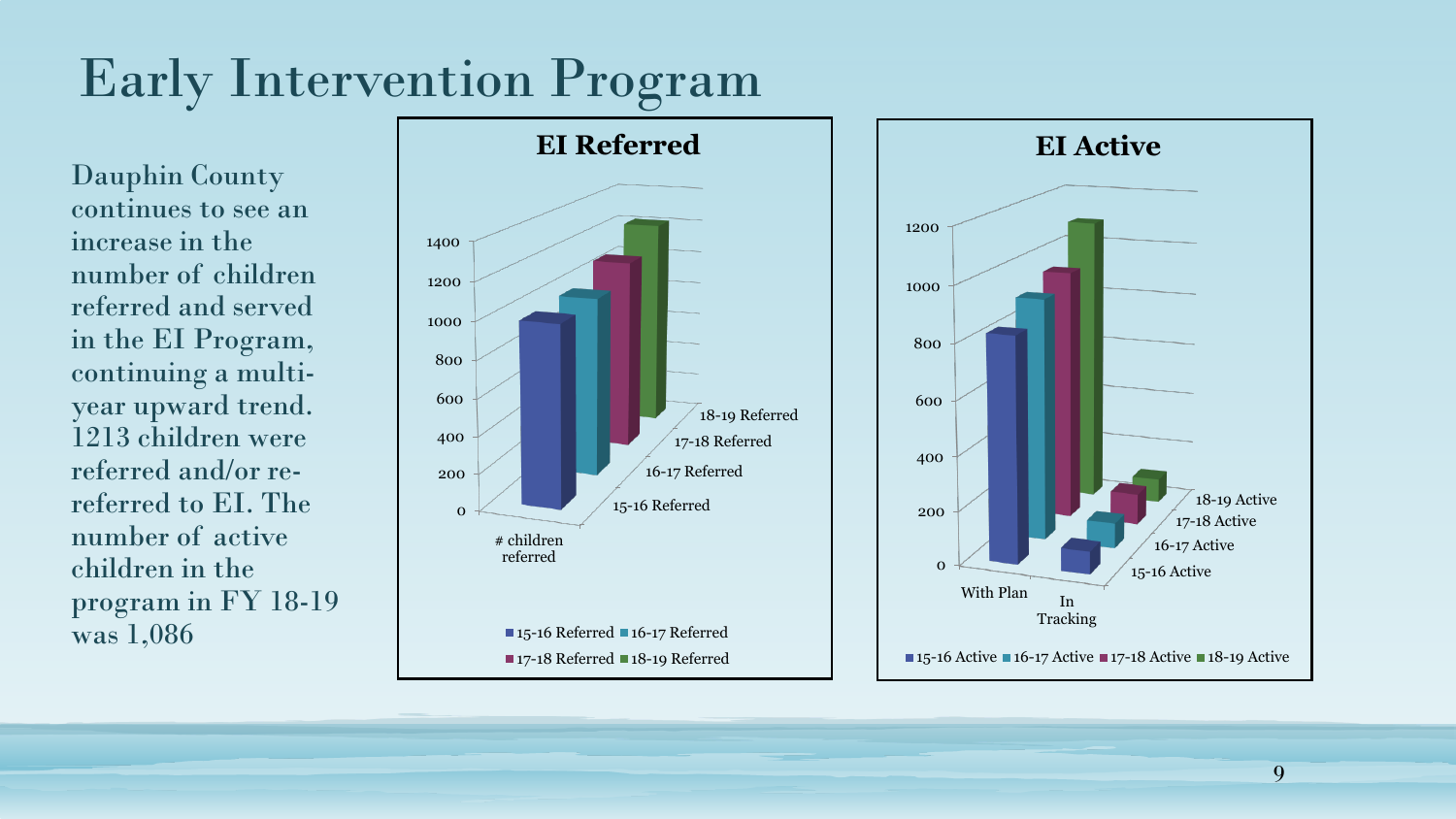#### EI Exit Outcomes

- Total exits in FY 18-19 were 412 children
- Exited EI due to no longer meeting eligibility requirements for Infant/Toddler or Preschool services—30 or 7.3% of exits
- Exited EI due to the successful completion of the child's IFSP outcomes—82 or 20.0% of exits
- Exited Infant/Toddler EI and found eligible for Preschool EI- 192 or 47.0% of exits
- Exited EI due to unsuccessful attempts to contact a child/family receiving services, or family withdrew-58 or 14% of files closed in 18-19.

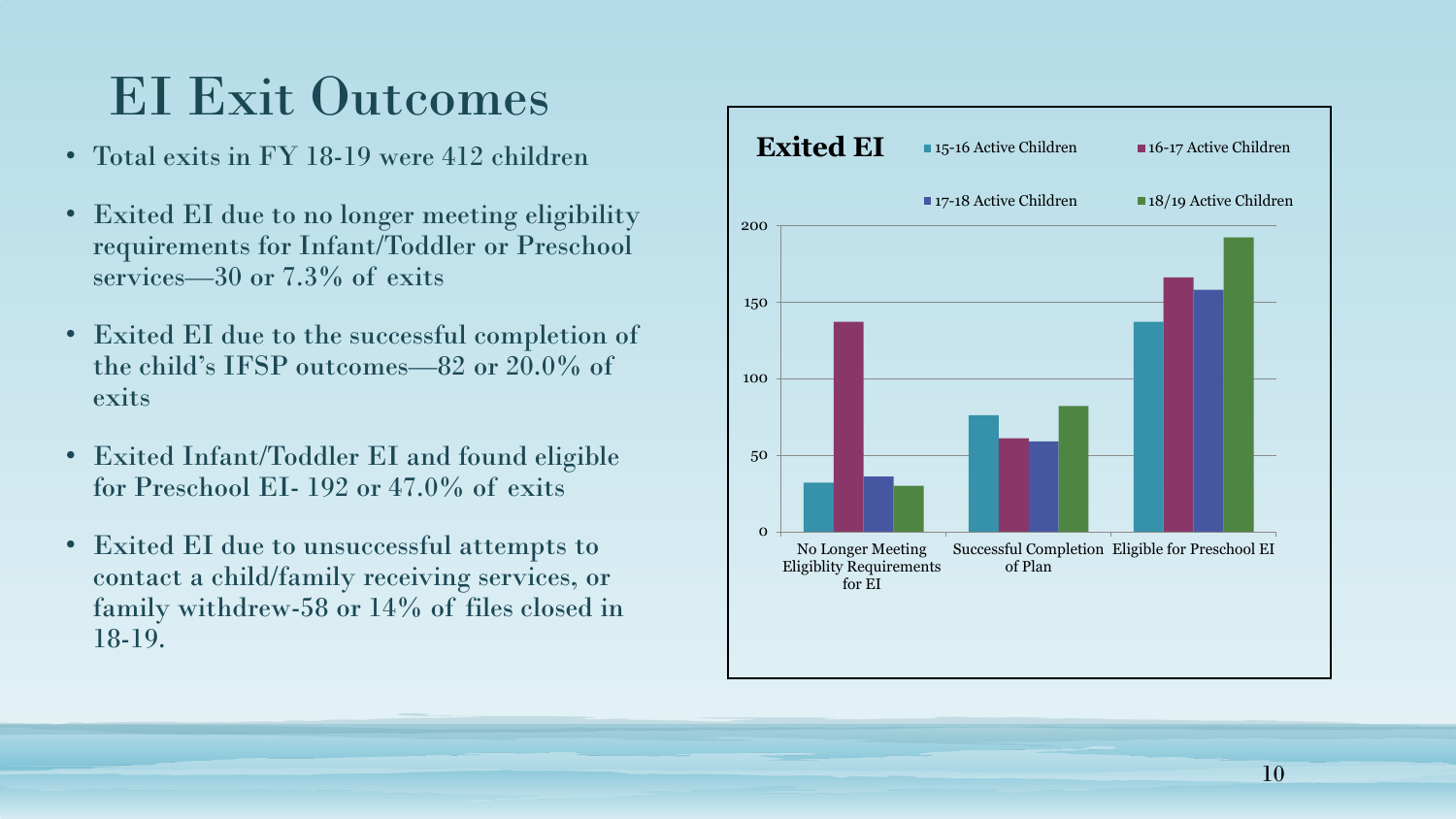#### Mental Health Program – High Need Individuals

Danville State Hospital Data: Bed Cap is 32

13 persons were referred to DSH one referral was withdrawn.

| <b>Persons</b><br>Admitted | <b>Persons</b><br><b>Discharged</b> | <b>Continuous Stay in</b> | <b>Unduplicated</b><br><b>Persons</b> | <b>Re Admitted in</b><br><b>Same FY</b> | $\vert$ Census on 6/30/19 |
|----------------------------|-------------------------------------|---------------------------|---------------------------------------|-----------------------------------------|---------------------------|
|                            |                                     | າາ                        | 44                                    |                                         | $\Omega$<br>∙             |

Extended Acute Care Data: 13 Beds At Wellspan Philhaven Facilities

52 referrals were made for Extended Acute Care services.

31 of the 52 referrals (60%) were admitted

21 persons (or 40%) were diverted from the EAC and were referred to community-based treatment

29 persons were EAC discharges during FY 18-19.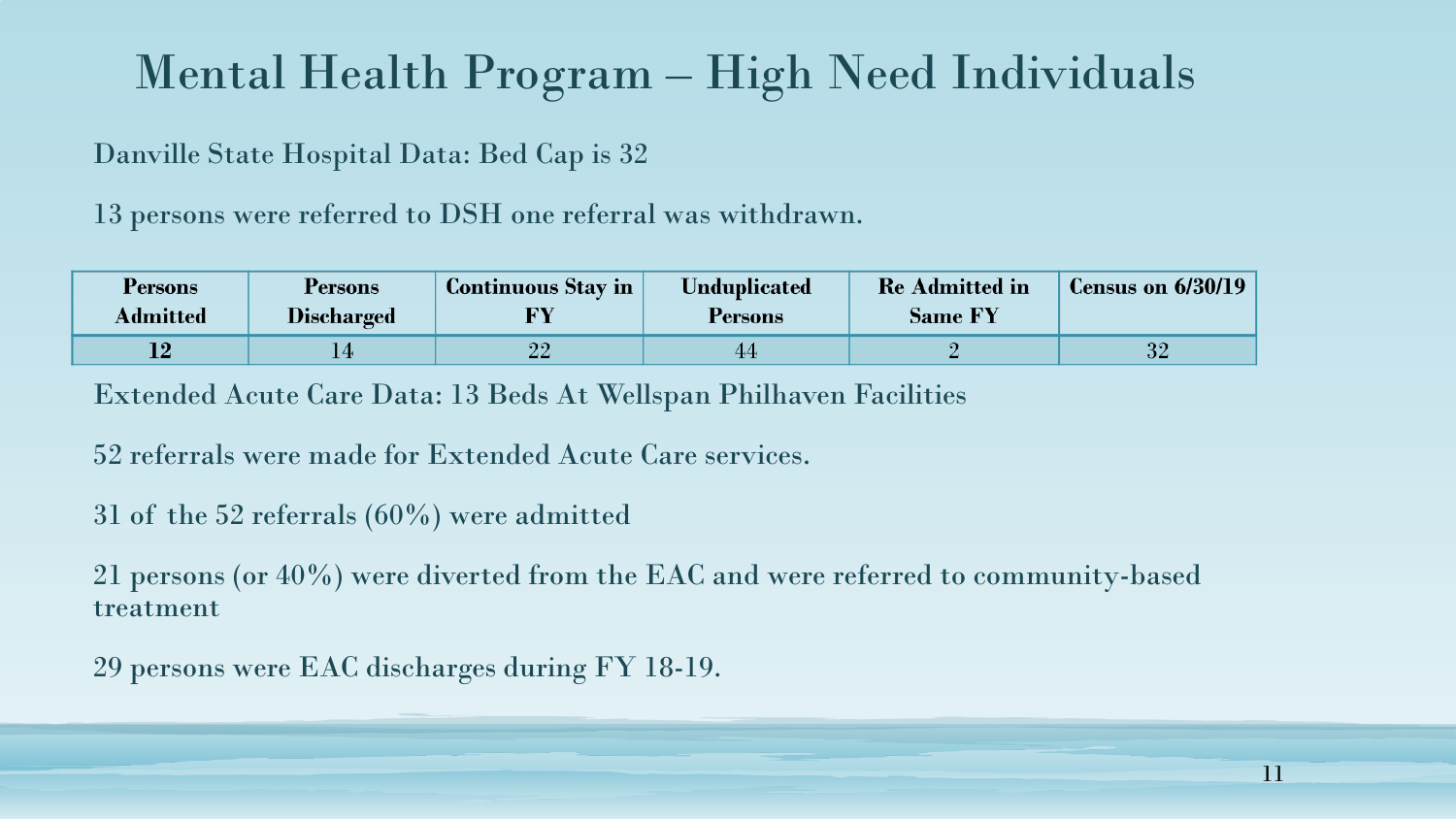## Mental Health Program

- Residential programs served 393 adults. 197 people were served in residential services other than the crisis and diversion CRR programs.
- We received funding from OMHSAS for criminal justice related MH services:  $MH + D & A$ Intensive Outpatient Program (IOP) with a recovery center and a short term forensic-specific CRR.
- 639 persons were screened for eligibility for early release from Dauphin County Prison and 117 persons were approved. The average prison length of stay for persons eligible for early release was 126 days.
- Housing services included:
	- The Bridge Rental Assistance Program: 18 persons
	- 811 Project-based Rental Assistance Program: 23 persons
	- Sunflower Fields: 5 homes for adults with serious mental illness and their family
	- Shelter Plus Care (S+C) Housing Voucher program: 40 persons including 5 new admissions.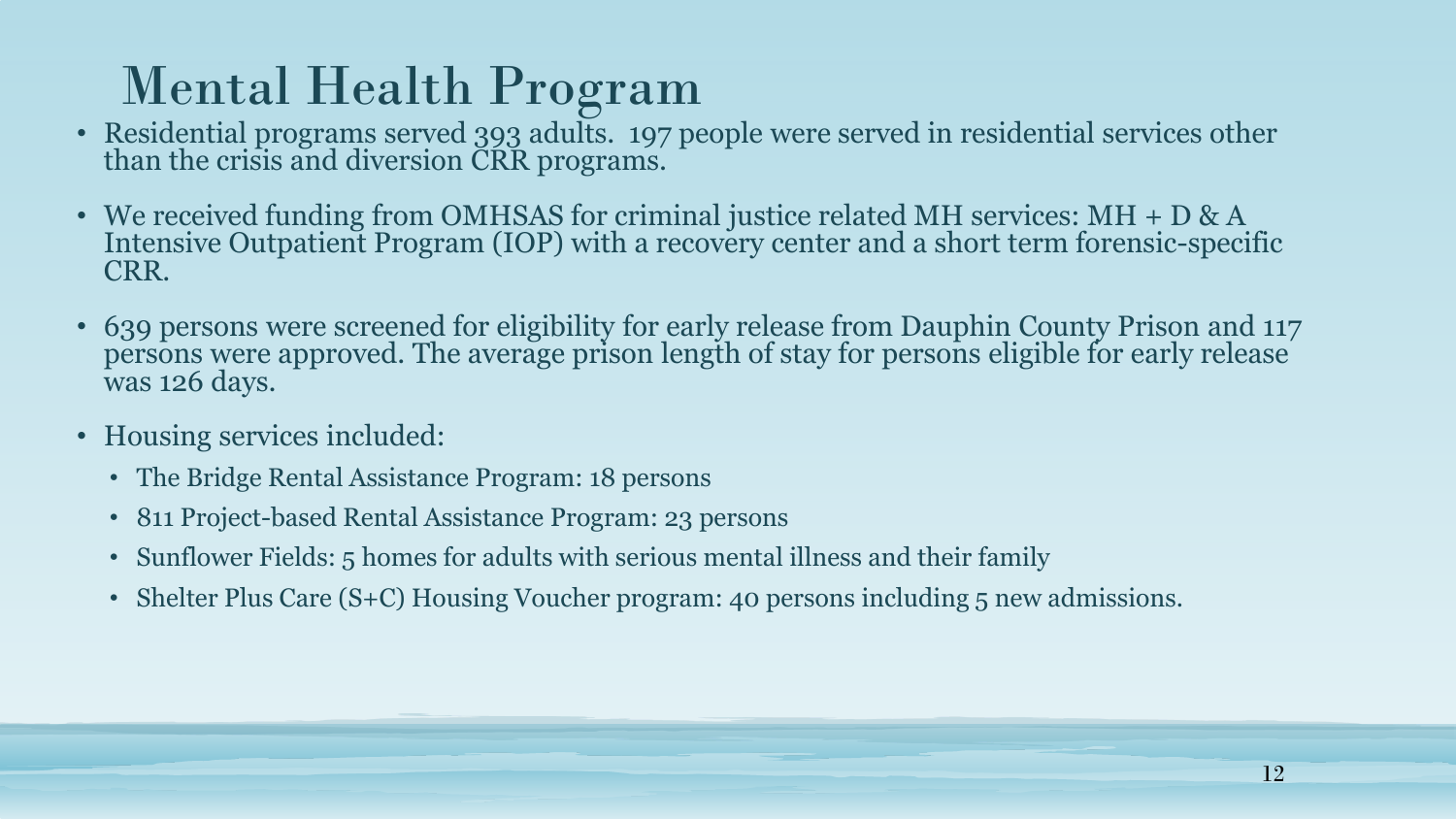## Residential Discharge Outcomes

| <b>Type</b>                               | <b>Number</b><br>in 17-18 and 18-19 |                  | Percentages in<br>17-18 and 18-19 |         | <b>Examples</b>                                                                                                        |
|-------------------------------------------|-------------------------------------|------------------|-----------------------------------|---------|------------------------------------------------------------------------------------------------------------------------|
| <b>Recovery</b>                           | 34                                  | 21               | 55.7%                             | 35.5%   | Independent housing, appropriate<br>use of treatment/support resources                                                 |
| <b>Higher Level of Care - Psychiatric</b> | $\overline{4}$                      | 8                | $6.6\%$                           | 13.6%   | Referred to acute inpatient care and<br>other IP care such as Danville State<br><b>Hospital or Extended Acute Care</b> |
| <b>Higher Level of Care - Medical</b>     | 6                                   | 12               | 9.8%                              | 20.3%   | Referred to inpatient medical care<br>and/or skilled nursing care                                                      |
| <b>Incarceration/Arrest</b>               | 3                                   | $\boldsymbol{0}$ | $5\%$                             | 0%      | Arrested and/or sentenced in<br>pending court matter to<br>incarceration                                               |
| <b>AWOL</b>                               | $\overline{5}$                      | $\overline{3}$   | 8.2%                              | $5.1\%$ | Left without notice or plan                                                                                            |
| <b>Rule Violation</b>                     | $\mathbf{1}$                        | 9                | $1.6\%$                           | 15.3%   | Repeated program rule violation<br>such as drinking on premises,<br>aggression towards staff                           |
| <b>Same Level of Care - Transfer</b>      | 6                                   | $\overline{5}$   | $9.8\%$                           | $8.5\%$ | Choice                                                                                                                 |
| <b>Deceased</b>                           | $\overline{2}$                      |                  | $3.3\%$                           | $1\%$   |                                                                                                                        |
| <b>Total</b>                              | 61                                  | 59               | $100\%$                           | $100\%$ |                                                                                                                        |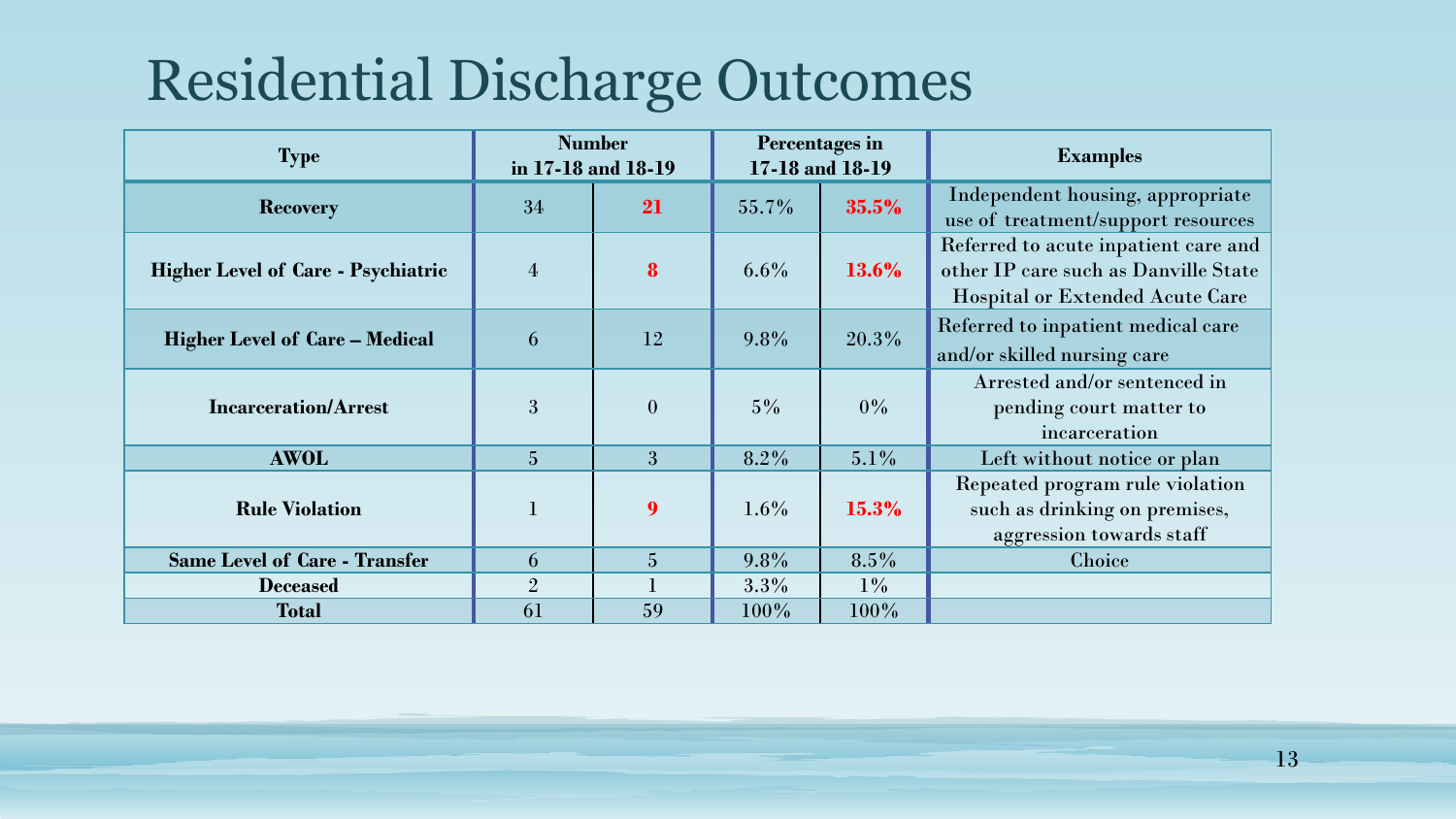#### Evidenced Based Services

| <b>Evidenced Based</b><br><b>Practices</b>                  | <b>Available</b><br>in County | <b>Fidelity Measure</b><br><b>Used</b>          | <b>SAMHSA</b><br><b>EBP Toolkit</b> | <b>Staff Trained</b><br>in EBP | <b>Comments</b>                                          |
|-------------------------------------------------------------|-------------------------------|-------------------------------------------------|-------------------------------------|--------------------------------|----------------------------------------------------------|
| <b>Assertive Community</b><br><b>Treatment</b>              | Yes                           | <b>TMAC</b>                                     | Yes                                 | Yes                            | <b>Urban Team</b>                                        |
| <b>Supportive Housing</b>                                   | Yes                           | <b>NA</b>                                       | <b>NA</b>                           | <b>NA</b>                      | Providing<br><b>Supported Housing</b><br>since 1980's    |
| <b>Supported Employment</b>                                 | Yes                           | <b>SAMHSA Toolkit</b>                           | Yes                                 | Yes                            | Also has a FEP<br>component MHCBG<br><b>Grant</b> funded |
| <b>Integrated Treatment Co-</b><br><b>Occurring (MH/SA)</b> | Yes                           | <b>Hazeldon Patient</b><br><b>Rating Scales</b> | $\mathbf{N}\mathbf{o}$              | Yes                            | Two $(2)$ OPT D & A<br>Providers                         |
| <b>Illness Management</b><br><b>Recovery</b>                | Yes                           | <b>SAMHSA Toolkit</b>                           | Yes                                 | Yes                            | Five (5) providers                                       |
| <b>Medication Management</b><br>(MedTeam)                   | $\mathbf{N}\mathbf{o}$        | <b>NA</b>                                       | <b>NA</b>                           | <b>NA</b>                      | Mobile Psychiatric<br>Nursing/HC                         |
| <b>Multi-systemic Therapy</b>                               | Yes                           | <b>Therapist Adherence</b><br><b>Measure</b>    | $\mathbf{N}\mathbf{o}$              | Yes                            | Two $(2)$ certified<br>providers                         |
| <b>Functional Family</b><br><b>Therapy</b>                  | Yes                           |                                                 | Yes                                 | Yes                            | Initiated in 2017-<br>2018                               |
| <b>Family Psycho-education</b>                              | Yes                           | <b>SAMHSA Toolkit</b>                           | Yes                                 | Yes                            | <b>NAMI</b> Family-to-<br>Family                         |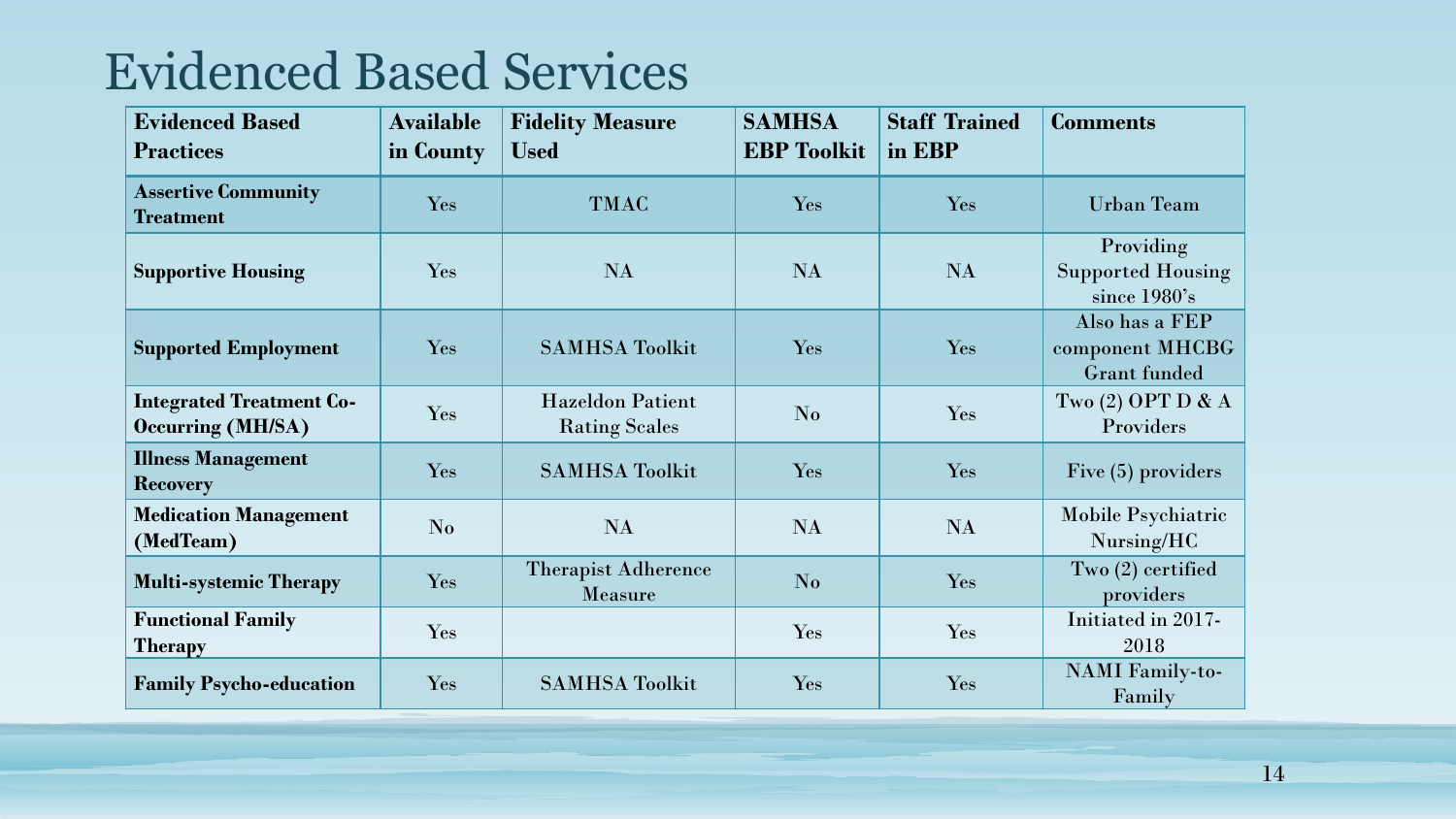| <b>County Funded Service Type</b>               | 18-19<br><b>Persons</b> | 18-19<br><b>Expenditures</b> |
|-------------------------------------------------|-------------------------|------------------------------|
| <b>Administrator's Office</b>                   | N/A                     | \$1,292,539                  |
| <b>Assertive Community</b><br>Treatment         | 13                      | \$83,402                     |
| <b>Administrative Case</b><br>Management        | 1,603                   | \$1,514,851                  |
| <b>Community Employment</b>                     | 138                     | \$243,740                    |
| <b>Community Residential</b><br><b>Services</b> | 393                     | \$10,912,594                 |
| <b>Community Services</b>                       | 1,169                   | \$352,397                    |
| <b>Consumer-Driven Services</b>                 | 101                     | \$149,856                    |
| <b>Emergency Services</b>                       | 1,753                   | \$692,099                    |
| <b>Family Based MH Services</b>                 | 1                       | \$5,925                      |
| <b>Family Support</b>                           | 32                      | \$54,590                     |
| <b>Housing Support</b>                          | 168                     | \$1,150,350                  |
| <b>Crisis Intervention</b>                      | 2371                    | \$1,181,578                  |
| Outpatient                                      | 114                     | \$337,491                    |
| <b>Partial Hospitalization</b>                  | 28                      | \$210,077                    |
| <b>Peer Support Services</b>                    | 24                      | \$32,162                     |
| <b>Inpatient Psychiatric</b>                    | 5                       | \$253,367                    |
| Psychiatric Rehabilitation                      | $0^*$                   | $\boldsymbol{0}$             |
| Social Rehabilitation                           | 129                     | \$606,740                    |
| <b>Targeted Case Management</b>                 | 852                     | \$1,065,001                  |
| <b>COUNTY MH TOTAL</b>                          | 2,779                   | \$20,142,674                 |

| <b>HealthChoices Type of Mental Health Service</b>                                 | FY 18-19<br><b>Persons</b> | FY 18-19<br><b>Expenditures</b> |
|------------------------------------------------------------------------------------|----------------------------|---------------------------------|
| Inpatient psychiatric, includes EAC                                                | 1,119                      | \$18,418,201                    |
| <b>Partial Hospitalization</b>                                                     | 413                        | \$1,651.766                     |
| Outpatient                                                                         | 9,975                      | \$7,578,513                     |
| <b>Behavioral Health Rehabilitation Services</b>                                   | 1,630                      | \$11,678,238                    |
| <b>Residential Treatment</b>                                                       | 33                         | \$2,275,075                     |
| Crisis Intervention                                                                | 1,469                      | \$571,316                       |
| <b>Family Based MH Services</b>                                                    | 326                        | \$4,107,833                     |
| Targeted MH Case Management                                                        | 2,120                      | \$4,927,593                     |
| <b>Peer Support Services</b>                                                       | 95                         | \$115,491                       |
| Other MH: Assertive Community Treatment,<br>Specialized treatment, Tele-psychiatry | 841                        | \$2,140,234                     |
| <b>MANAGED CARE MH TOTAL:</b>                                                      | 11,821                     | \$53,464,261                    |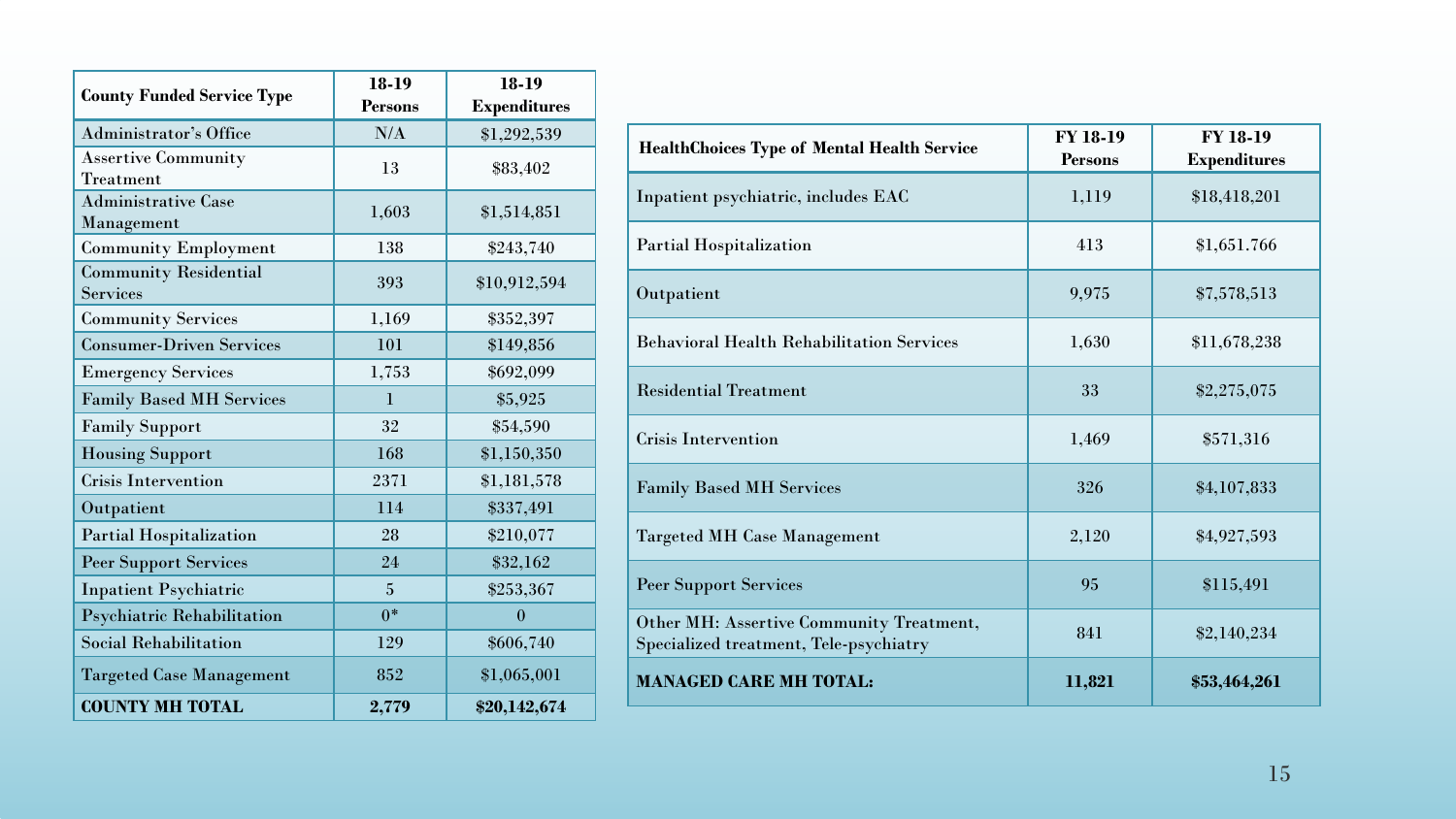### Crisis Intervention Program

- Core services are Telephone, Walk- In, Mobile, and Team Mobile Crisis Intervention Services.
- Disaster planning and coordination is another function of the Crisis Intervention Program. All CI staff are trained in and participate in the County's Disaster Crisis Outreach Response Team (DCORT). DCORT participates in regular training exercises and pursues various disaster  $\stackrel{\text{``per}}{\text{''}}$  preparedness initiatives via membership in the Pennsylvania South Central Task Force.
- All CI staff members have completed the required certification process in NIMS (National Incident Management System). CI also participates with and oversees the County's Critical Incident Management (CISM) team, which provides debriefing services to first responders. The CISM team is comprised of over 60 representatives from various behavioral health organizations, police departments, fire departments and other emergency response workers from Central Pennsylvania.
- Crisis collaborates with CMU and Pennsylvania Psychiatric Institute for the Bridge Program to provide follow up after hospitalization outreach and to help link persons hospitalized at PPI with aftercare and treatment resources and case management resources. Crisis served 38 persons in the Bridge Program in FY 18-19.
- Crisis also has a Homeless Outreach specialist who collaborates with various homeless programs and services to help homeless people obtain services including mental health services. Crisis conducted outreaches and interventions for 485 homeless persons in FY 18-19.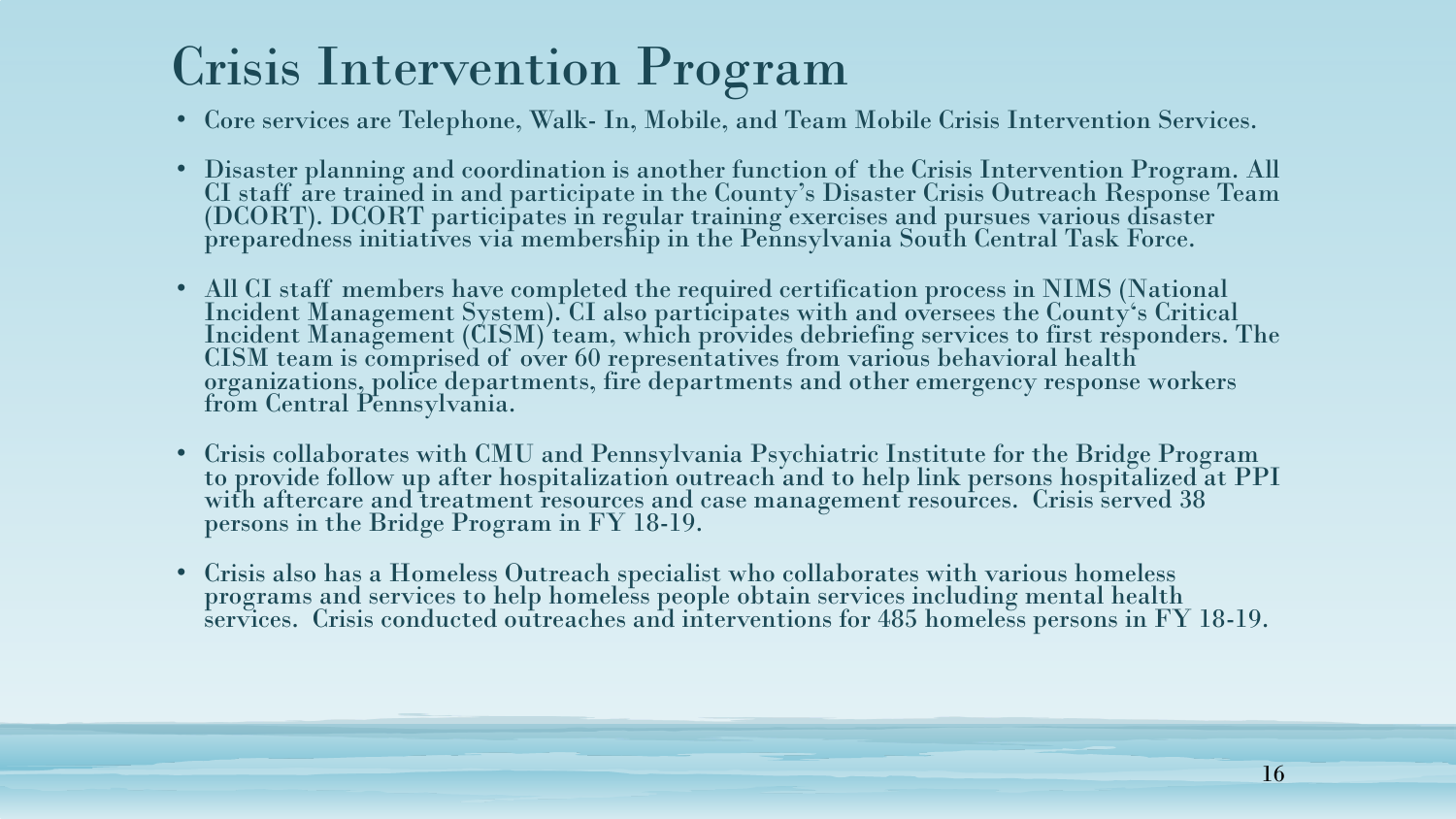#### Crisis Data

Crisis had a significant increase (**25%**) in the number of consumer dispositions including a **28%**  increase in hospitalizations, and a **23%** increase in non-hospital dispositions in FY 18-19, with no increases in staffing or resources.